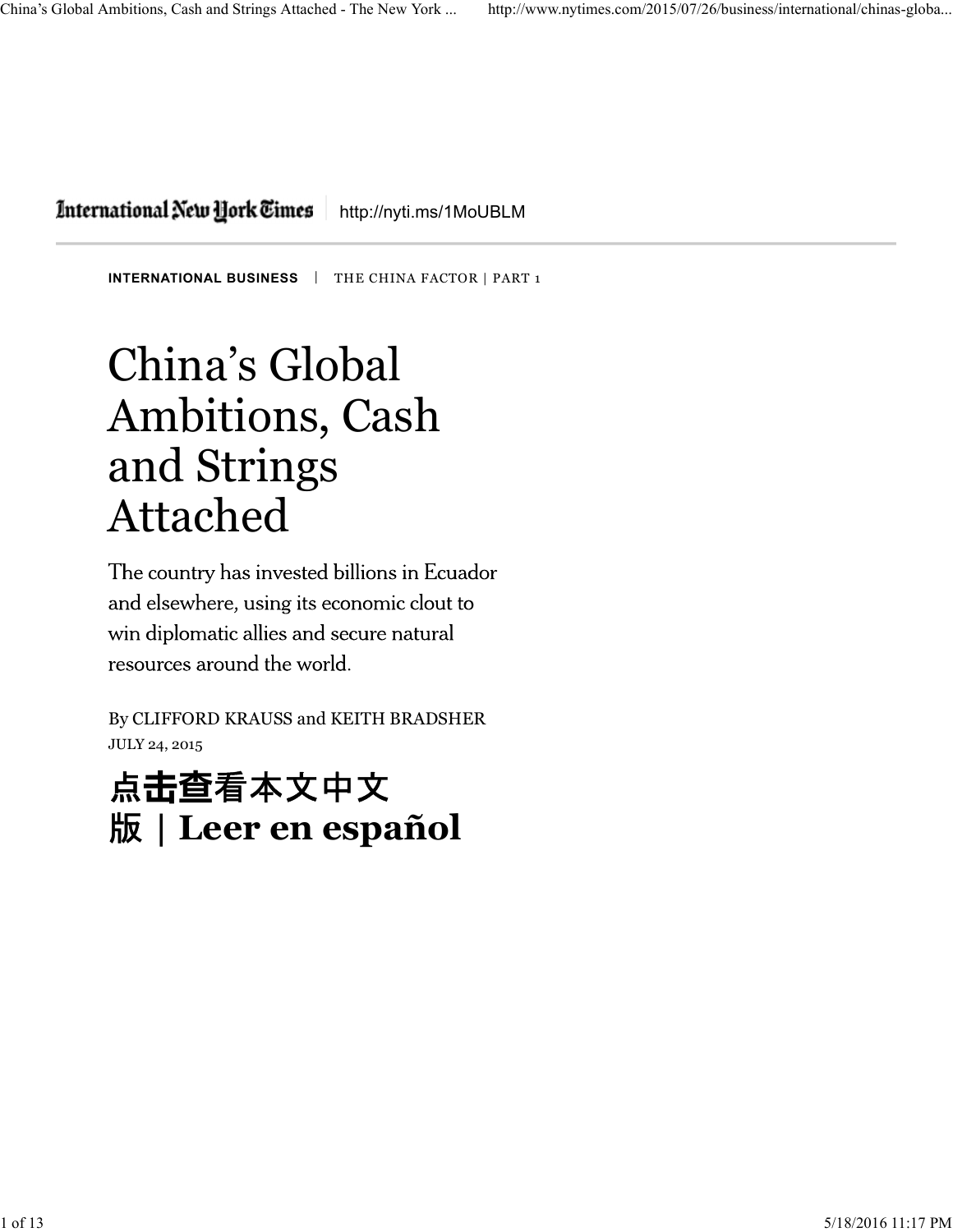

Water pipes set aside near where Ecuador wants a Chinese oil company to build a giant refinery, outside the port of Manta. China has invested heavily in overseas oil projects. Ivan Kashinsky for The New York Times

EL CHACO, Ecuador — Where the Andean foothills dip into the Amazon jungle, nearly 1,000 Chinese engineers and workers have been pouring concrete for a dam and a 15-mile underground tunnel. The \$2.2 billion project will feed river water to eight giant Chinese turbines designed to produce enough electricity to light more than a third of Ecuador.

Near the port of Manta on the Pacific Ocean, Chinese banks are in talks to lend \$7 billion for the construction of an oil refinery, which could make Ecuador a global player in gasoline, diesel and other petroleum products.

Across the country in villages and towns, Chinese money is going to build roads, highways, bridges, hospitals, even a network of surveillance cameras stretching to the Galápagos Islands. State-owned Chinese banks have already put nearly \$11 billion into the country, and the Ecuadorean government is asking for more. gasoline, diesel and other petroleum products.<br>
Across the country in villages and towns, Chinese money is going to build roads,<br>
highways, bridges, hospitals, even a network of surveillance cameras stretching to the<br>
Gal

Ecuador, with just 16 million people, has little presence on the global stage. But China's rapidly expanding footprint here speaks volumes about the changing world order, as Beijing surges forward and Washington gradually loses ground.

While China has been important to the world economy for decades, the country is now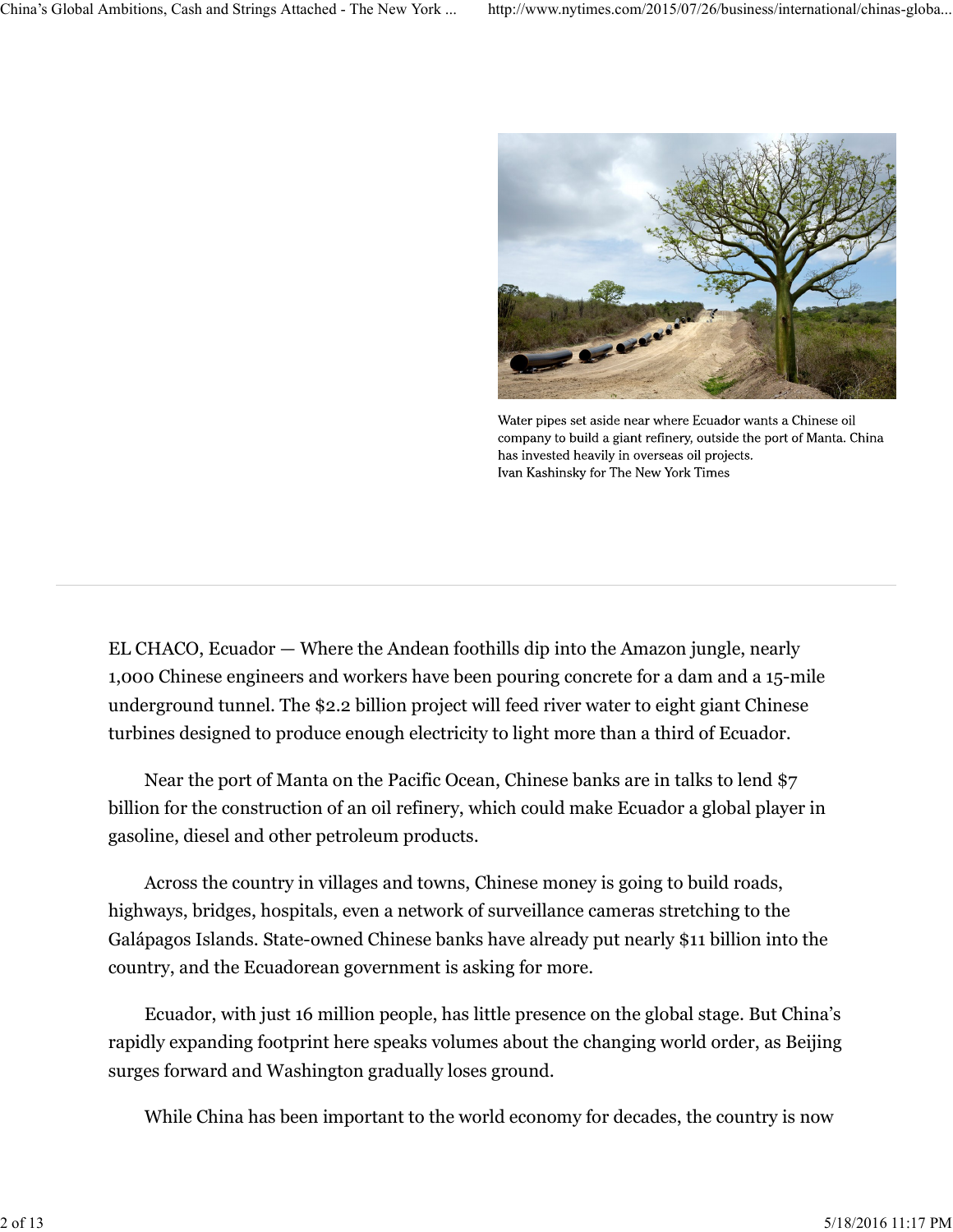wielding its financial heft with the confidence and purpose of a global superpower. With the center of financial gravity shifting, China is aggressively asserting its economic clout to win diplomatic allies, invest its vast wealth, promote its currency and secure much-needed natural resources. China's Global Ambitions, Cash and Strings Attached - The New York ... http://www.nytimes.com/2015/07/26/business/international/chinas-globa...

It represents a new phase in China's evolution. As the country's wealth has swelled and its needs have evolved, President Xi Jinping and the rest of the leadership have pushed to extend China's reach on a global scale.

China's currency, the renminbi, is expected to be anointed soon as a global reserve currency, putting it in an elite category with the dollar, the euro, the pound and the yen. China's state-owned development bank has surpassed the World Bank in international lending. And its effort to create an internationally funded institution to finance transportation and other infrastructure has drawn the support of 57 countries, including several of the United States' closest allies, despite opposition from the Obama administration.

Even the current stock market slump is unlikely to shake the country's resolve. China has nearly \$4 trillion in foreign currency reserves, which it is determined to invest overseas to earn a profit and exert its influence.

China's growing economic power coincides with an increasingly assertive foreign policy. It is building aircraft carriers, nuclear submarines and stealth jets. In a contested sea, China is turning reefs and atolls near the southern Philippines into artificial islands, with at least one airstrip able to handle the largest military planes. The United States has challenged the move, conducting surveillance flights in the area and discussing plans to send warships.

China represents "a civilization and history that awakens admiration to those who know it," President Rafael Correa of Ecuador proclaimed on Twitter, as his jet landed in Beijing for a meeting with officials in January.

China's leaders portray the overseas investments as symbiotic. "The current industrial cooperation between China and Latin America arrives at the right moment," Prime Minister Li Keqiang said in a visit to Chile in late May. "China has equipment manufacturing capacity and integrated technology with competitive prices, while Latin America has the demand for infrastructure expansion and industrial upgrading." China represents "a civilization and history that awakens admiration to those who<br>know it," President Rafael Correa of Ecuador proclaimed on Twitter, as his jet landed in<br>Beijing for a meeting with officials in January.<br>C

But the show of financial strength also makes China  $-$  and the world  $-$  more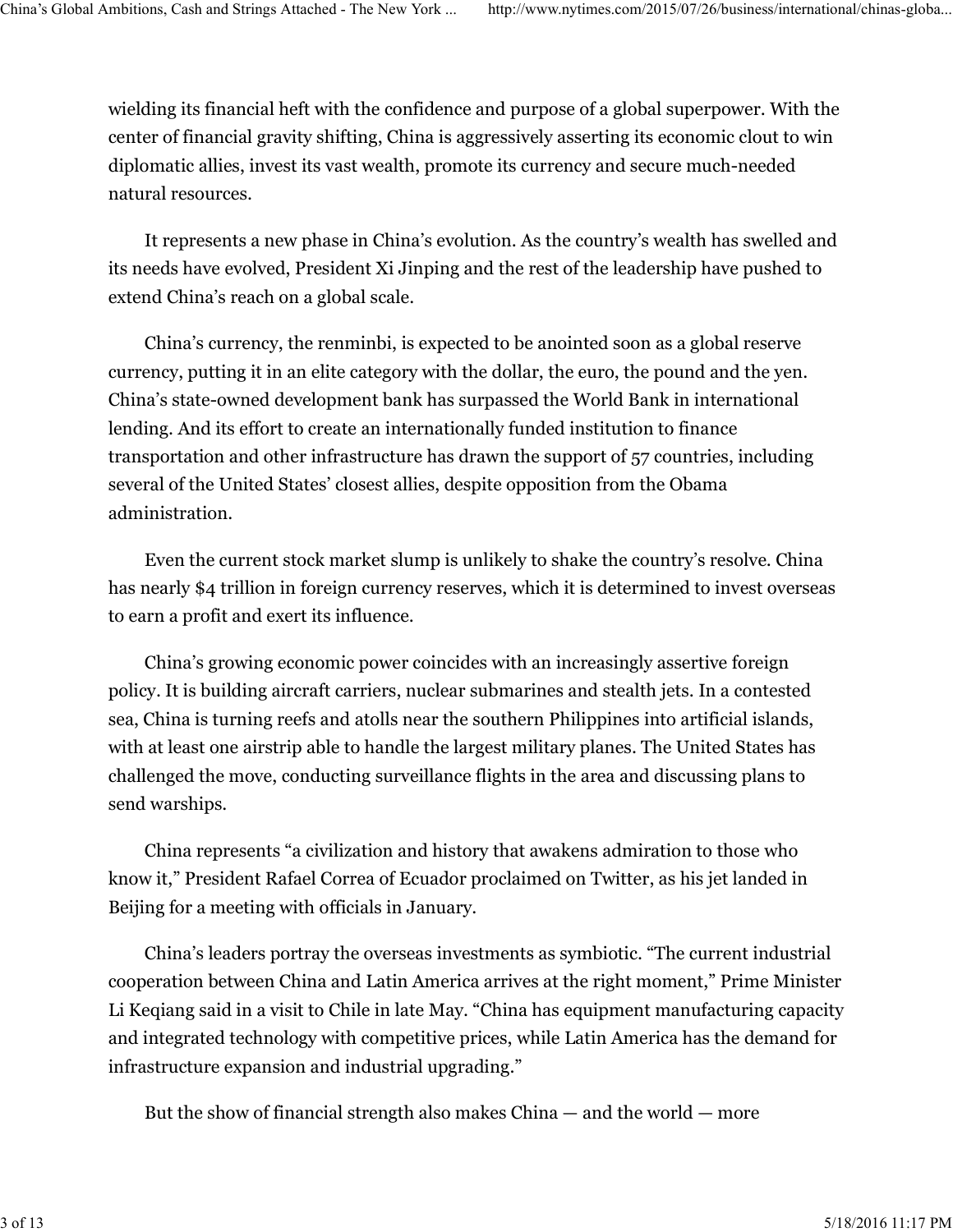vulnerable. Long an engine of global growth, China is taking on new risks by exposing itself to shaky political regimes, volatile emerging markets and other economic forces beyond its control. China's Global Ambitions, Cash and Strings Attached - The New York ... http://www.nytimes.com/2015/07/26/business/international/chinas-globa...

Any major problems could weigh on China's growth, particularly at a time when it is already slowing. The country's stock market troubles this summer are only adding to the pressure, as the government moves aggressively to stabilize the situation.

While China has substantial funds to withstand serious financial shocks, its overall health matters. When China swoons, the effects are felt worldwide, by the companies, industries and economies that depend on the country's growth.

In many cases, China is going where the West is reluctant to tread, either for financial or political reasons — or both. After getting hit with Western sanctions over the Ukraine crisis, Russia, which is on the verge of a recession, deepened ties with China. The list of borrowers in Africa and the Middle East reads like a who's who of troubled regimes and economies that may have trouble repaying Chinese loans, including Yemen, Syria, Sierra Leone and Zimbabwe.

With its elevated status, China is forcing countries to play by its financial rules, which can be onerous. Many developing countries, in exchange for loans, pay steep interest rates and give up the rights to their natural resources for years. China has a lock on close to 90 percent of Ecuador's oil exports, which mostly goes to paying off its loans.

"The problem is we are trying to replace American imperialism with Chinese imperialism," said Alberto Acosta, who served as President Correa's energy minister during his first term. "The Chinese are shopping across the world, transforming their financial resources into mineral resources and investments. They come with financing, technology and technicians, but also high interest rates."

China also has a shaky record when it comes to worker safety, environmental standards and corporate governance. While China's surging investments have created jobs in many countries, development experts worry that Beijing is exporting its worst practices.

Chinese mining and manufacturing operations, like many American and European companies in previous decades, have been accused of abusing workers overseas. China's coal-fired power plants and industrial factories are adding to pollution problems in developing nations. resources into mineral resources and investments. They come with financing, technology<br>and technicians, but also high interest rates."<br>China also has a shaky record when it comes to worker safety, environmental standards<br>a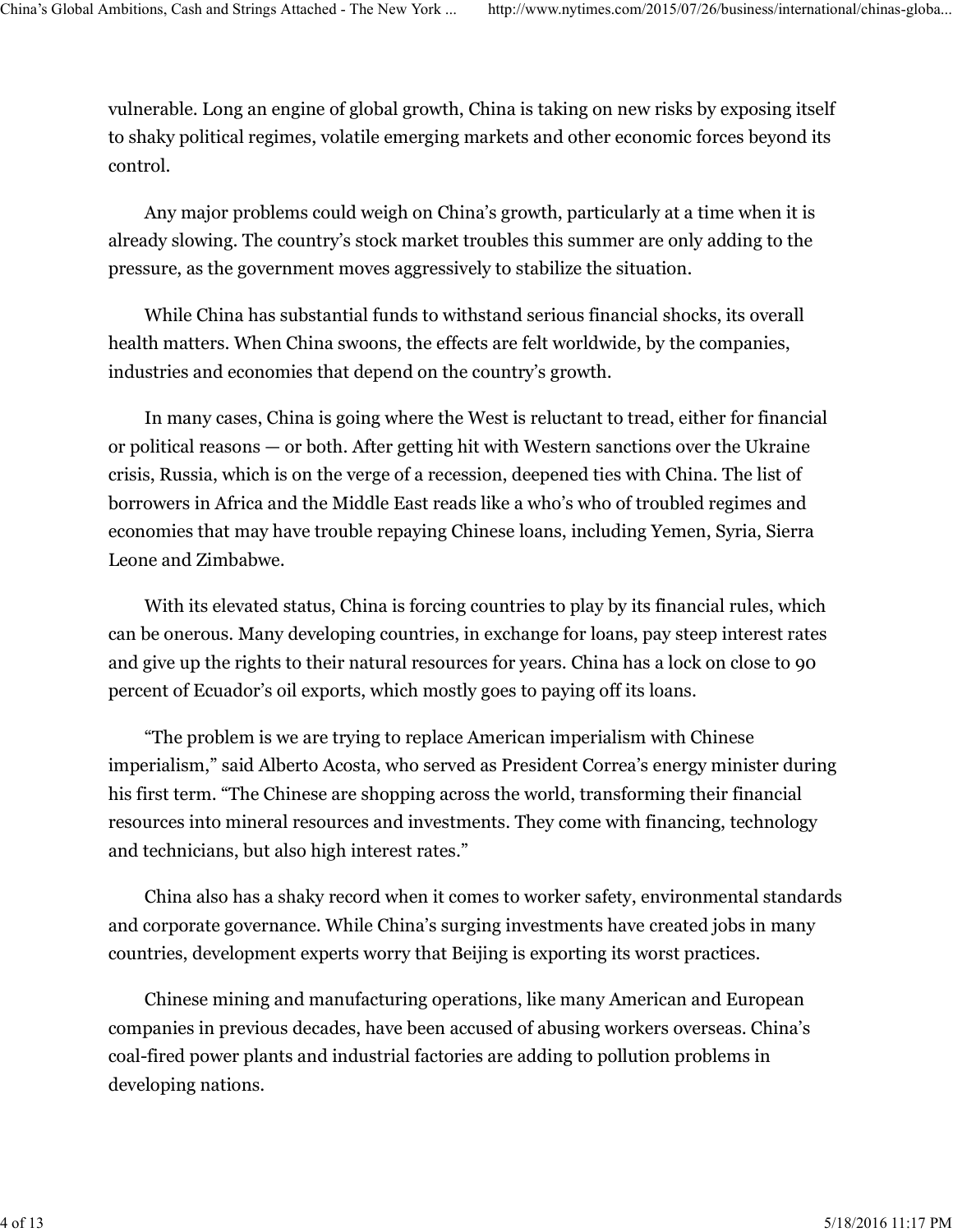Issues have already surfaced in Ecuador.

A few miles from the site of the hydroelectric plant, the Coca River vaults down a 480-foot waterfall and cascades through steep canyons toward the Amazon. It is the tallest waterfall in Ecuador and popular with tourists.

When the dam is complete and the water is diverted to the plant, the San Rafael falls will slow to a trickle for part of the year. With climate change already shrinking the Andean glacier that feeds the river, experts debate whether the site will have enough water to generate even half the electricity predicted.

Ecuadoreans on the Chinese-run project have repeatedly protested about wages, health care, food and general working conditions. "The Chinese are arrogant," said Oscar Cedeno, a 20-year-old construction worker. "They think they are superior to us."

Last December, an underground river burst into a tunnel at the site. The high-pressure water flooded the powerhouse, killing 14 workers. It was one of a series of serious accidents at Chinese projects in Ecuador, several of them fatal.

### The Rise of China

When the research arm of China's cabinet scheduled an economic development conference this spring, the global financial and corporate elite came to Beijing. The heads of major banks and pharmaceutical, auto and oil companies mingled with top Chinese officials.

Some had large investments in the country and wanted to protect their access to the domestic market. Others came to court business, as Beijing channeled more of its money overseas.

At the event, the managing director of the International Monetary Fund, Christine Lagarde, commended China's efforts to engage globally through investment and trade, as well as to enact economic reforms. It "is good for China and good for the world — their fates are intertwined," she said in her keynote address. tomestic market. One's came to court business, as beying channeled into e of its intoney<br>overseas.<br>At the event, the managing director of the International Monetary Fund, Christine<br>Lagarde, commended China's efforts to eng

China's pull is strong.

It is the world's largest buyer of oil, which gives China substantial sway over petropolitics. It is also increasingly the trading partner of choice for many countries, taking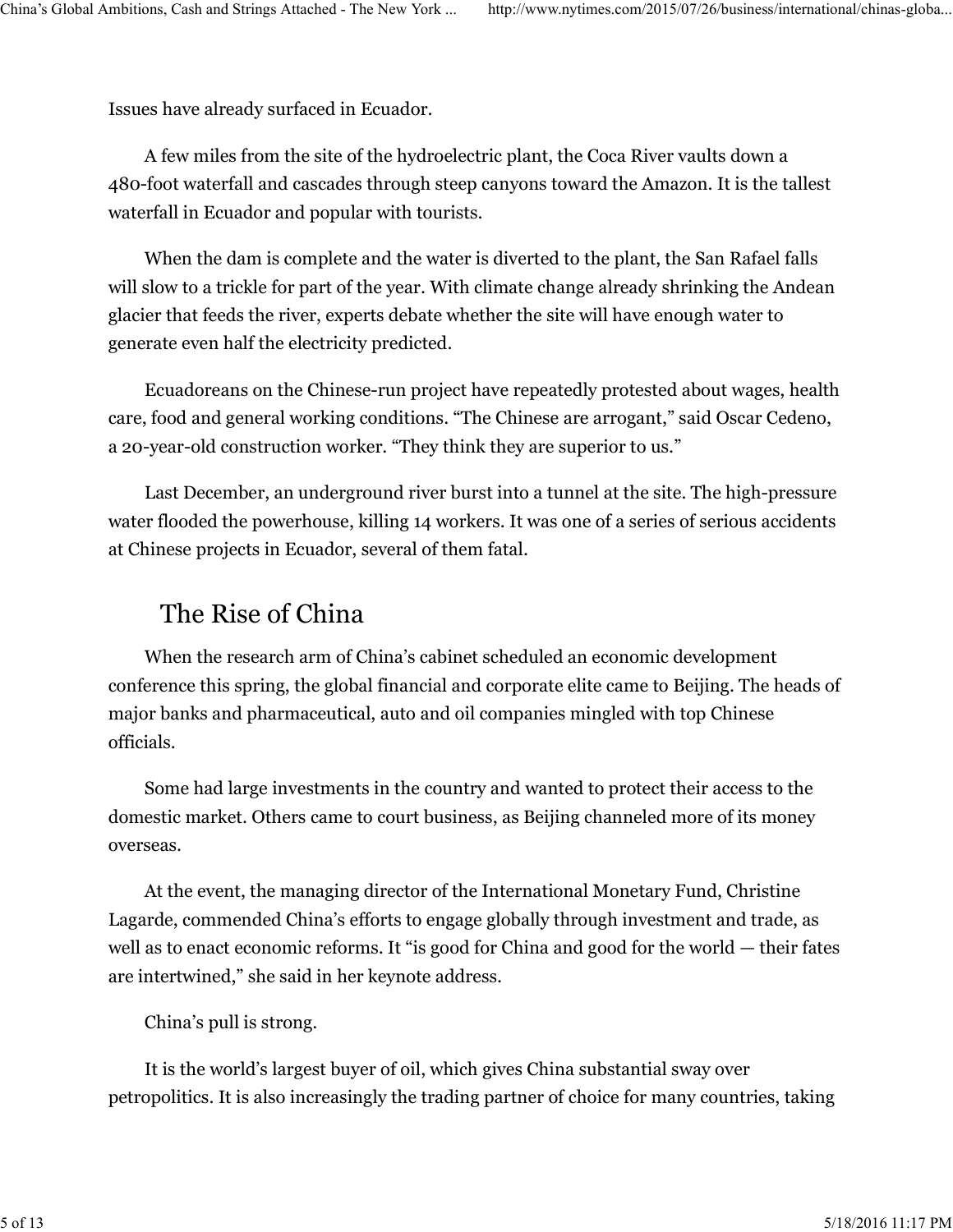the mantle from Western nations. China's foreign direct investment — the money it spends overseas annually on land, factories and other business operations — is second only to the United States', having passed Japan last year. China's Global Ambitions, Cash and Strings Attached - The New York ... http://www.nytimes.com/2015/07/26/business/international/chinas-globa...

Chinese companies are at the center of a worldwide construction boom, mostly financed by Chinese banks. They are building power plants in Serbia, glass and cement factories in Ethiopia, low-income housing in Venezuela and natural gas pipelines in Uzbekistan.

The evolution has been swift. When China started to open its economy in the late 1970s, Beijing had to court companies and investors.

One of the first multinationals to enter was the American Motors Corporation, which built a factory in Beijing. The project was initially aimed at producing Jeeps for export to Australia, rather than building cars for Chinese consumers.

"We didn't devote a lot of our boardroom discussions to it," said Gerald Meyers, then the chief executive of the carmaker. "We were really trying to scrape out a living in our domestic market."

Today, China produces two million cars a month, far more than any other country. It mirrors the broader transformation of the economy from an insular agrarian society to the world's largest manufacturer.

While the change has showered wealth on China, it has also brought new demands, like a voracious thirst for energy to power its economy. The confluence of trends has compelled China to look beyond its borders to invest those riches and to satisfy its needs.

Oil has been on the leading edge of this investment push. Energy projects and stakes have accounted for two-fifths of China's \$630 billion of overseas investments in the last decade, according to Derek Scissors, an analyst at the American Enterprise Institute.

China is playing both defense and offense. With an increased dependence on foreign oil, China's leadership has followed the United States and other large economies by seeking to own more overseas oil fields — or at least the crude they produce — to ensure a stable supply. In recent years, state-controlled Chinese oil companies have acquired big stakes in oil operations in Cameroon, Canada, Kazakhstan, Kyrgyzstan, Iraq, Nigeria, São Tomé and Príncipe, Sudan, Uganda, the United States and Venezuela. Oil has been on the leading edge of this investment push. Energy projects and stakes<br>have accounted for two-fifths of China's \$630 billion of overseas investments in the last<br>decade, according to Derek Scissors, an analyst

"When utilizing foreign resources and markets, we need to consider it from the height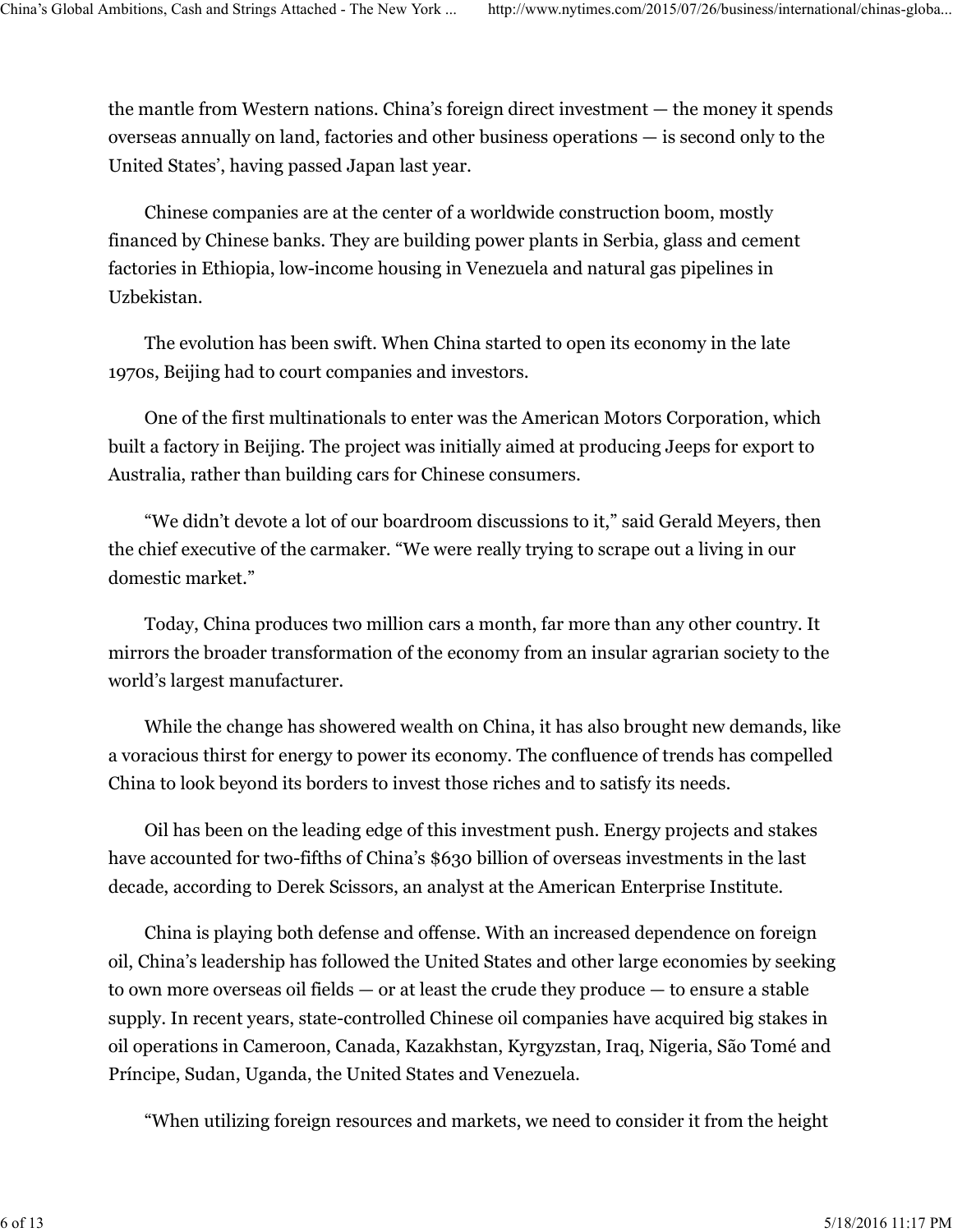of national strategy," Prime Minister Li said in 2009, when he was a vice premier. "If the resources mainly come from one country or from one place with frequent turmoil, national economic safety will be under shadow when an emergency happens." China's Global Ambitions, Cash and Strings Attached - The New York ... http://www.nytimes.com/2015/07/26/business/international/chinas-globa...<br>of national strategy " Prime Minister Li said in 2000, when he was a vice prem

## Road to Dependence

For President Correa of Ecuador, China represents a break with his country's past and his own.

His father was imprisoned in the United States for cocaine smuggling and later committed suicide. At the University of Illinois at Urbana-Champaign, Mr. Correa focused his doctoral thesis on the shortcomings of economic policies backed by Washington and Western banks.

As a politician, he embraced Venezuela's socialist revolution. During his 2006 campaign, Mr. Correa joked that the Venezuelan president Hugo Chávez's comparison of President George W. Bush with Satan was disrespectful to the devil.

In an early move as president, Mr. Correa expelled the Americans from a military base in Manta, an important launching pad for the Pentagon's war on drugs. "We can negotiate with the United States over a base in Manta if they let us put a military base in Miami," President Correa said at the time.

Next, he severed financial ties. In late 2008, Mr. Correa called much of his country's debt, largely owned by Western investors, "immoral and illegitimate" and stopped paying, setting off a default.

At that point, Ecuador was in a bind. The global financial crisis was taking hold and oil prices collapsed. Ecuador and Petroecuador, its state-owned oil company, started running low on money.

Shut out from borrowing in traditional markets, Ecuador turned to China to fill the void. PetroChina, the government-backed oil company, lent Petroecuador \$1 billion in August 2009 for two years at 7.25 percent interest. Within a year, more Chinese money began to flow for hydroelectric and other infrastructure projects. At the point principle and Petroecuador, its state-owned oil company, started running<br>prices collapsed. Ecuador and Petroecuador, its state-owned oil company, started running<br>low on money.<br>Shut out from borrowing in tradit

"What Ecuador wants are sources of capital with fewer political strings attached, and that goes back to the personal history of Rafael Correa, who holds the United States directly or indirectly responsible for his father's death and suffering," said R. Evan Ellis, professor of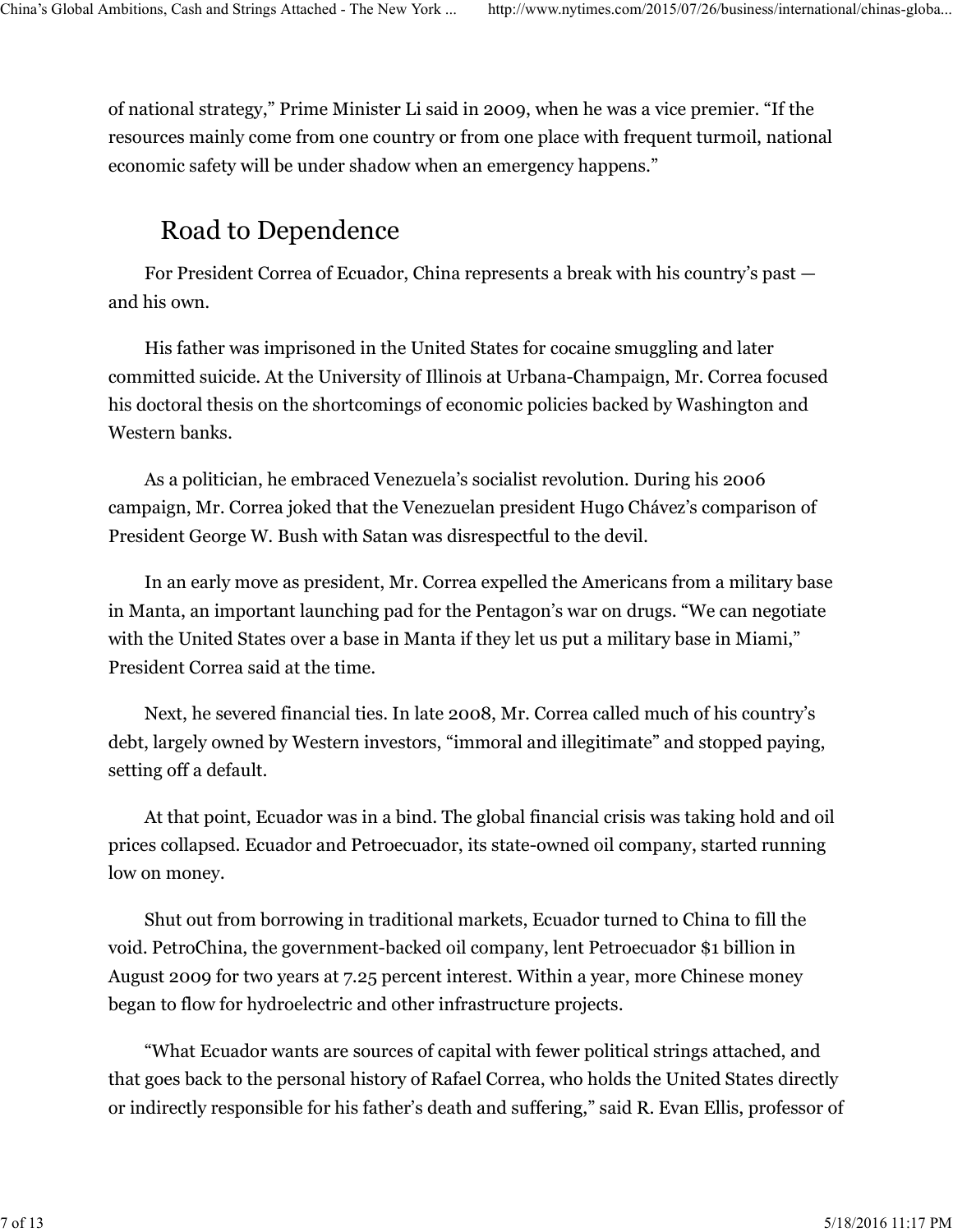Latin American studies at the United States Army War College Strategic Studies Institute. "But there is also a desire to get away from the dependence on the fiscal and political conditions of the I.M.F., World Bank and the West." China's Global Ambitions, Cash and Strings Attached - The New York ... http://www.nytimes.com/2015/07/26/business/international/chinas-globa...

The Ecuadorean foreign minister calls the shift to China a "diversification of its foreign relations," rather than a substitute for the United States or Europe. "We have decided that the most convenient and healthy thing for us," said the foreign minister, Ricardo Patiño, is "to have friendly, mutually beneficial relations of respect with all countries."

The Chinese money, though, comes with its own conditions. Along with steep interest payments, Ecuador is largely required to use Chinese companies and technologies on the projects.

International rules limit how the United States and other industrialized countries can tie their loans to such agreements. But China, which is still considered a developing country despite being the world's largest manufacturer, doesn't have to follow those standards.

It is one reason that China's effort to build an international development fund, the Asian Infrastructure Investment Bank, has faced criticism in the United States. Washington is worried that China will create its own rules, with lower expectations for transparency, governance and the environment.

While China has sought to quell those fears over the infrastructure fund, its portfolio of projects around the world imposes tough terms and sometimes lax standards. Since 2005, the country has landed \$471 billion in construction contracts, many tied to broader lending agreements.

In Ecuador, a consortium of Chinese companies is overseeing a flood control and irrigation project in the southern Ecuador province of Cañar. A Chinese engineering company built a \$100 million, four-lane bridge to span the Babahoyo River near the coast.

Such deals typically favor the Chinese.

PetroChina and Sinopec, another state-controlled Chinese company, together pump about 25 percent of the 560,000 barrels a day produced in Ecuador. Along with taking the bulk of oil exports, the Chinese companies also collect \$25 to \$50 in fees from Ecuador for each barrel they pump. irrigation project in the southern Ecuador province of Cañar. A Chinese engineering<br>company built a \$100 million, four-lane bridge to span the Babahoyo River near the coast.<br>Such deals typically favor the Chinese.<br>PetroCh

China's terms are putting countries in precarious positions.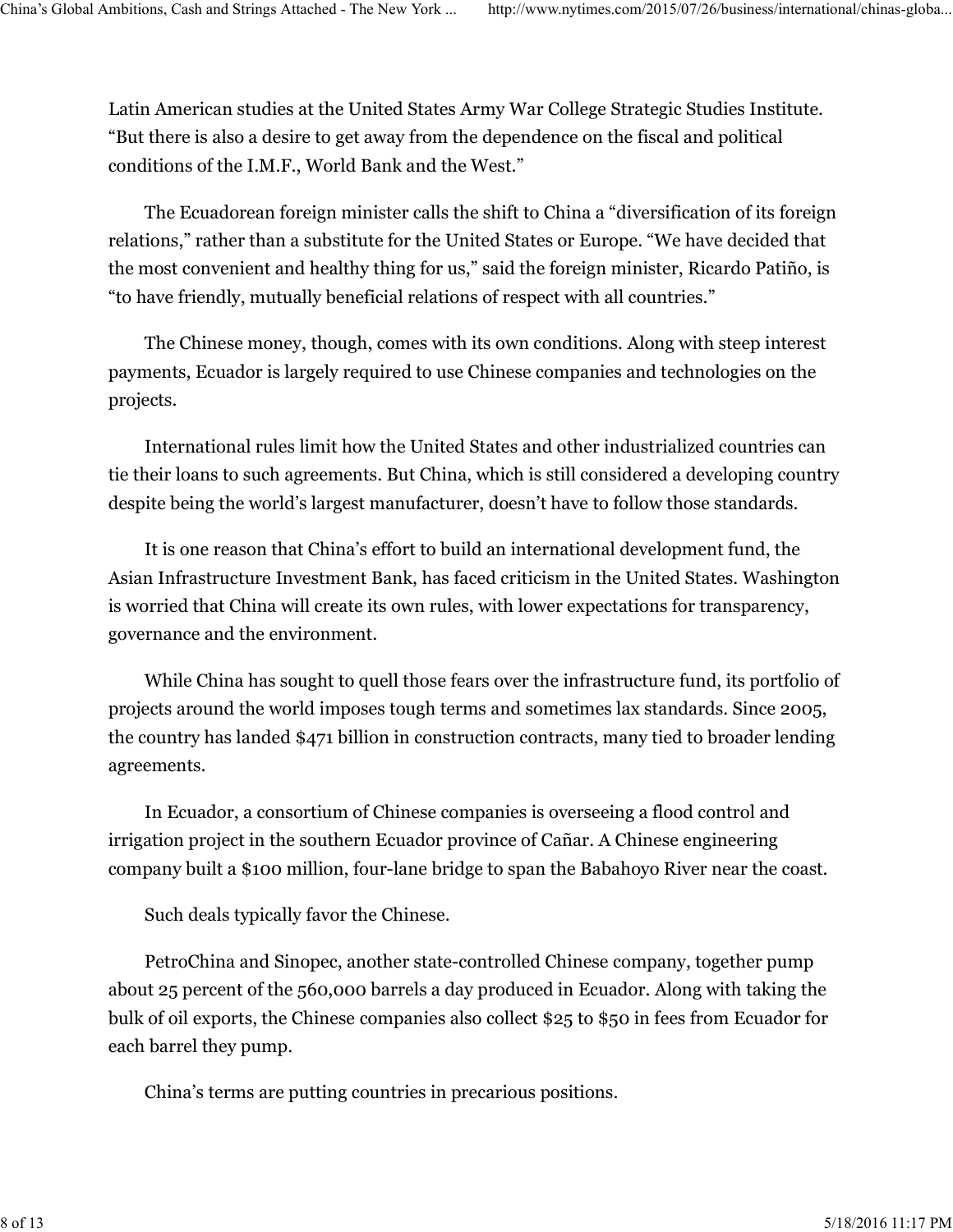In Ecuador, oil represents roughly 40 percent of the government's revenue, according to the United States Energy Department. And those earnings are suddenly plunging along with the price of oil. With crude at around \$50 a barrel, Ecuador doesn't have much left to repay its loans. China's Global Ambitions, Cash and Strings Attached - The New York ... http://www.nytimes.com/2015/07/26/business/international/chinas-globa...<br>In Ecuador oil represents roughly 40 percent of the government's revenue accor

"Of course we have concerns over their ability to repay the debts — China isn't silly," said Lin Boqiang, the director of the Energy Economics Research Center at Xiamen University in China's Fujian province and a government policy planner. "But the gist is resources will ultimately become valuable assets."

If Ecuador or other countries can't cover their debts, their obligations to China may rise. A senior Chinese banker, who spoke only on the condition of anonymity for diplomatic reasons, said Beijing would most likely restructure some loans in places like Ecuador.

To do so, Chinese authorities want to extend the length of the loans instead of writing off part of the principal. That means countries will have to hand over their natural resources for additional years, limiting their governments' abilities to borrow money and pursue other development opportunities.

China has significant leverage to make sure borrowers pay. As the dominant manufacturer for a long list of goods, Beijing can credibly threaten to cut off shipments to countries that do not repay their loans, the senior Chinese banker said.

With its economy stumbling, Ecuador asked China at the start of the year for an additional \$7.5 billion in financing to fill the growing government budget deficit and buy Chinese goods. Since then, the situation has only deteriorated. In recent weeks, thousands of protesters have poured into the streets of Quito and Guayaquil to challenge various government policies and proposals, some of which Mr. Correa has recently withdrawn.

"China is becoming the new company store for developing oil-, gas- and mineralproducing countries," said David Goldwyn, who was the State Department's special envoy for international energy affairs during President Obama's first term. "They are entitled to secure reliable sources of oil, but what we need to worry about is the way they are encouraging oil-producing countries to mortgage their long-term future through oil-backed loans." government policies and proposals, some of which Mr. Correa has recently withdrawn.<br>
"China is becoming the new company store for developing oil-, gas- and mineral-<br>
producing countries," said David Goldwyn, who was the St

# Plagued by Problems

A pall of acrimony surrounds the Coca Codo Sinclair hydroelectric plant, Ecuador's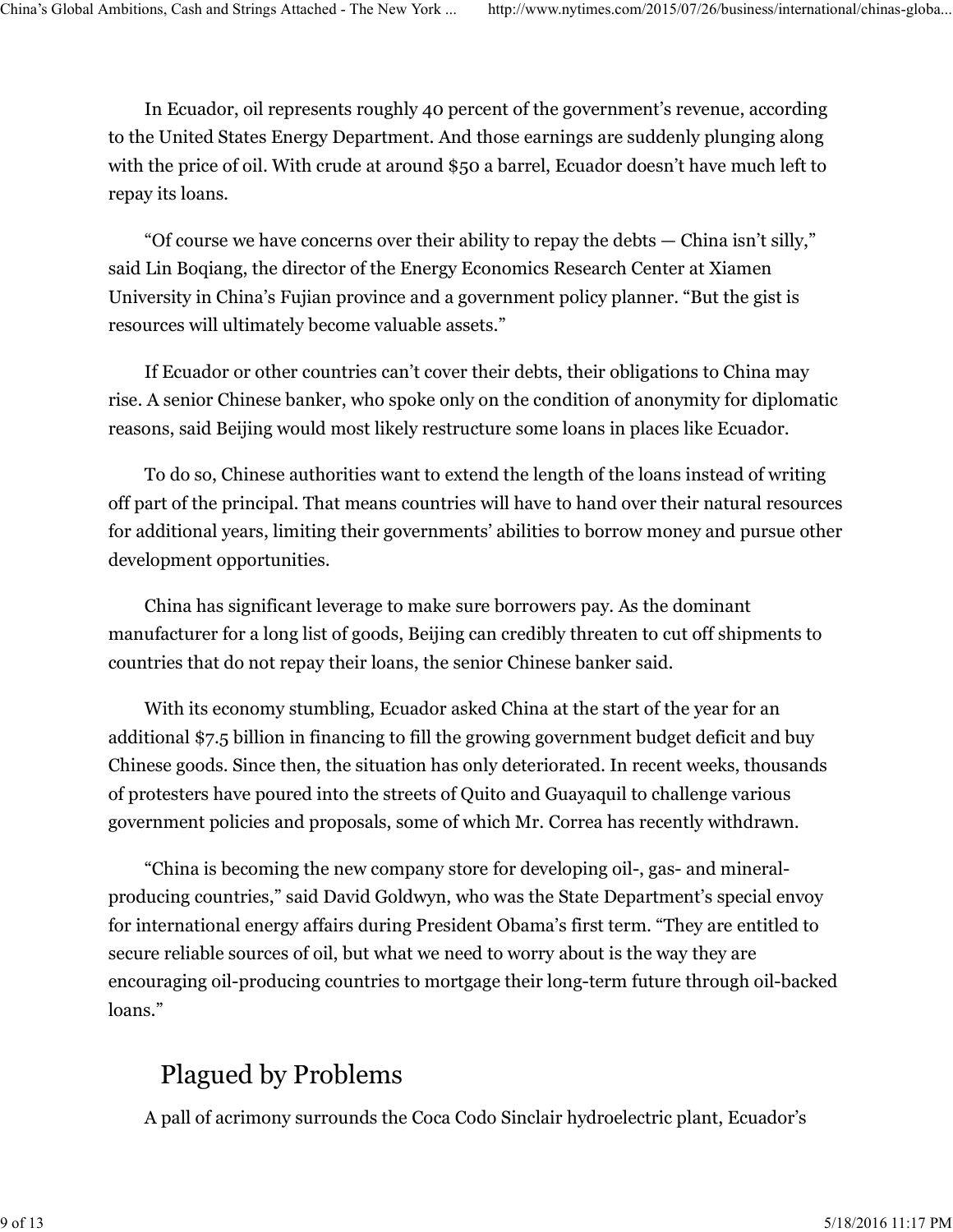largest construction project.

Few of the Chinese workers speak Spanish, and they live separately from their Ecuadorean counterparts. When the workers leave their camp in the village of San Luis at noon for lunch, they walk down the main street in separate groups. At night, they also walk in separate groups up the hill to the local brothel. (Prostitution is legal in Ecuador.) The workers sit at separate tables drinking bottles of the Ecuadorean beer, Pilsener.

When the Chinese and Ecuadorean workers return to camp, typically drunk, there have been shoving matches. Once a Chinese manager threw a tray at an Ecuadorean worker at mealtime.

"You make a little mistake, and they say something like, 'Get out of here,' " said Gustavo Taipe, an Ecuadorean welder. "They want to be the strongmen."

Like other workers, Mr. Taipe, 57, works 10 consecutive days. Then he drives seven hours home to spend four days with his family, then returns for another 10 days. Mr. Taipe and others have complained about low pay for grueling work. He initially made \$600 a month. After work stoppages, he now earns \$914 a month, a decent wage by Ecuadorean standards.

Kevin Wang, a Chinese supervisory engineer at the project, played down the issues, saying, "Relations are friendly." He predicted that the project would be a success. "We can do something here really important," he said.

The hydroelectric project — led by Sinohydro, the Chinese engineering company, and financed by the Chinese Export-Import Bank — was supposed to be ready by late 2014. But the project has been plagued by problems.

A drilling rig jammed last year, suspending the excavation for a critical tunnel. Then in December, 11 Ecuadorean and three Chinese workers were killed and a dozen were hurt when an underground river burst into the tunnel and flooded the powerhouse. Workers drowned or were crushed by flying rocks and metal bars. A drilling rig jammed last year, suspending the excavation for a critical tunnel. Then in<br>December, 11 Ecuadorean and three Chinese workers were killed and a dozen were hurt<br>when an underground river burst into the tunnel

At a legislative hearing after the accident, one worker, Danny Tejedor, told the lawmakers, "I am a welder, and on various occasions I have been obligated to work in extreme conditions of high risk, deep in water."

The environmental impact, too, has been controversial. The site sits in an area prone to earthquakes and near the base of a volcano that erupted this spring and produced short lava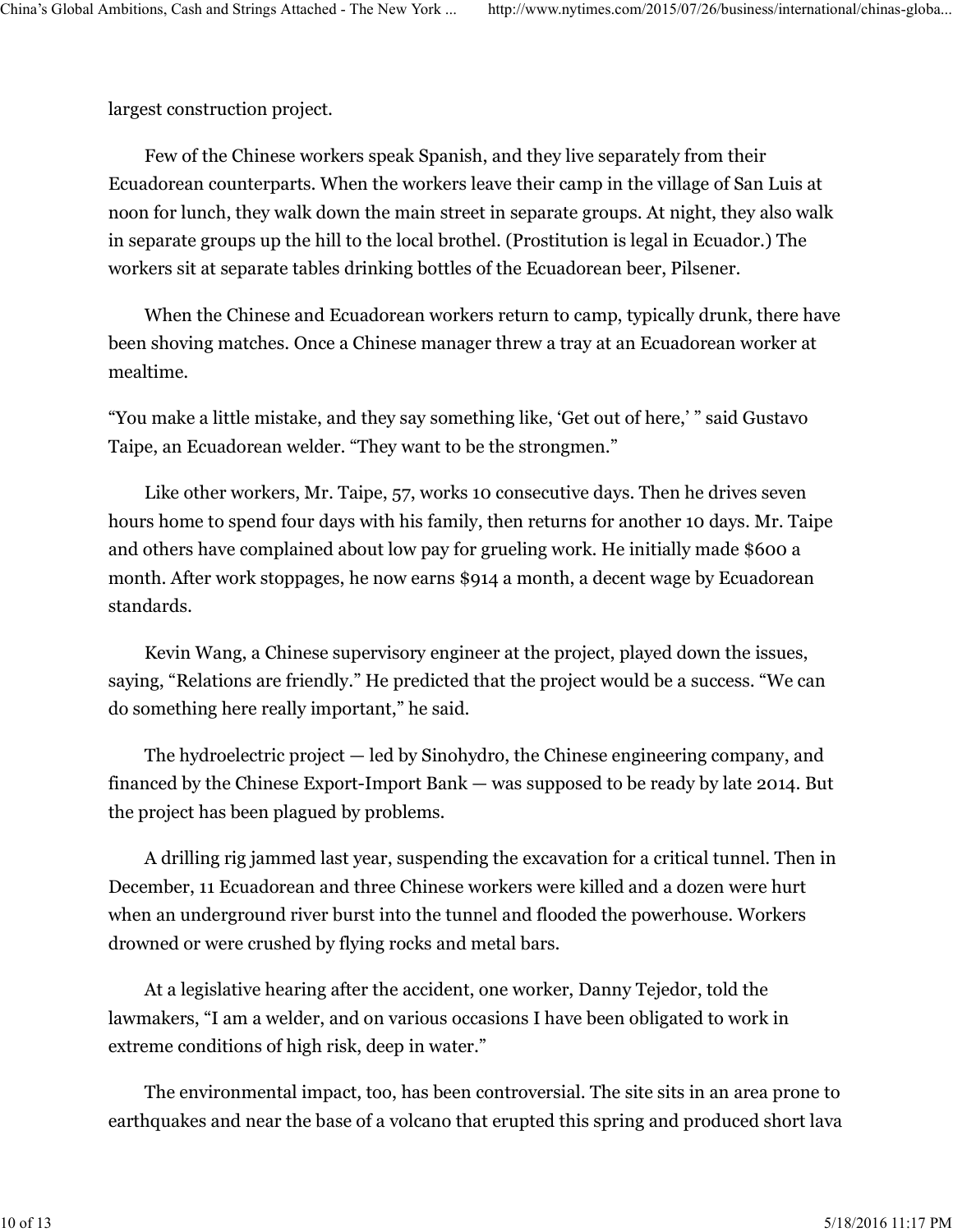flows. "We all thought it was too dangerous to put the project there," said Fernando Santos, a former energy minister who served in the late 1980s. China's Global Ambitions, Cash and Strings Attached - The New York ... http://www.nytimes.com/2015/07/26/business/international/chinas-globa...<br>flows "We all thought it was too dangerous to put the project there " said Fer

The construction of multiple access roads threatens the Amazon ecosystem. The roads allow farmers and cattle ranchers to push their way into some of the most remote tropical rain forests in Ecuador, a major corridor for roaming bears and jaguars.

The dam, which will divert water to produce electricity, will nearly dry up a 40-mile stretch of the Coca River for several months of the year, including the falls. An entire aquatic system will be wiped out, because the life cycles of many fish and other species are linked to variations in water flow.

"It would be like leaving Niagara Falls without water," said Matt Terry, executive director of the Ecuadorian Rivers Institute.

Sinohydro said the location of the project had been determined by its employer, Ecuador's government.

The Ecuadorean foreign minister brushes aside many environmental concerns. "If you worry about earthquakes, you wouldn't build anything," said Mr. Patiño, pointing to the experience of California.

"I don't know if with climate change, after 50 or 30 years we will have a deficit of water, but in 50 years we may be living on Mars," added Mr. Patiño, who is on a brief leave of absence to help organize popular support for President Correa. "Right now, there is plenty of water."

When Ecuadorean delegations visited China in recent years to seek support for the refinery project outside Manta, a festive atmosphere pervaded the trips. The Ecuadorean representatives stayed in penthouse suites at luxurious hotels, with Chinese businesses paying the bills. The Chinese provided buses and Spanish-speaking guides to tour the Forbidden City and the Great Wall.

After each meeting, Chinese government and officials were eager to celebrate, taking their Ecuadorean counterparts to dinners in Beijing of boiled seafood and steamed rice. "They were gracious to take us to restaurants that suited Western tastes," said a consultant who attended one trip, but was not authorized to speak publicly about it. "There were no scorpions served." refinery project outside Manta, a festive atmosphere pervaded the trips. The Ecuadorean<br>representatives stayed in penthouse suites at luxurious hotels, with Chinese businesses<br>paying the bills. The Chinese provided buses a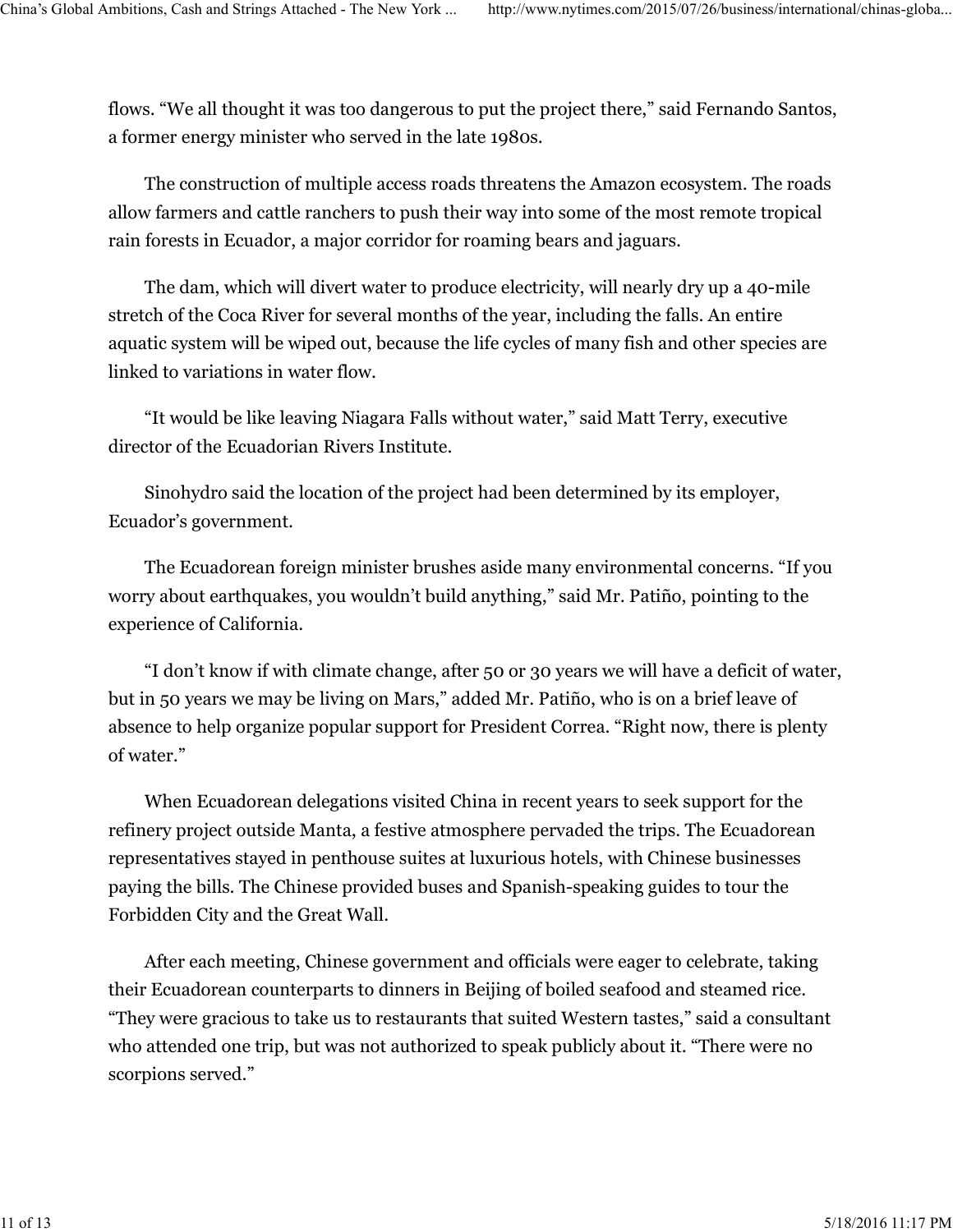## A 'White Elephant'

Officials took turns toasting one another, hoisting baijiu, the traditional Chinese spirit. With each drink, the Chinese and Ecuadoreans pledged their commitment.

Confident of China's support, Ecuador has been moving aggressively on the refinery project. Outside the port of Manta, Ecuadorean workers have flattened 2,000 acres for the Refineria del Pacifico. Workers are busy laying Chinese-made pipe. Ecuador has already spent \$1 billion of its own money on the project.

But for now, the pipes just go to several empty white sandy plateaus. The Chinese banks have not officially agreed to finance \$7 billion of the project, which is expected to cost roughly \$10 billion.

Depending on what happens, the refinery will either be the crown jewel of Ecuador's relationship with China or an expensive monument to the limits of its largess.

For the Ecuadorean government, the sophisticated refinery is central to making the country self-sufficient in energy. For Beijing, it could mean more gasoline and other petroleum products shipped directly to China, without depending on the American refineries that now process them.

While Chinese officials and executives have said they are interested in the project, they are sending mixed signals and the talks have stalled. "China is definitely interested in this project because it is important for Ecuador and PetroChina," said a Chinese diplomat in Quito, who spoke on the condition of anonymity because the talks are private. "It will be negotiated."

But senior executives at PetroChina have misgivings. Even before oil prices started tumbling in 2014, the company, like many in the industry, cut investment spending sharply. This year, PetroChina plans to cut it another 10 percent. A continuing anticorruption campaign has added to the chill on energy spending.

China is broadly reassessing its global investment strategy as the country faces new economic challenges at home and abroad. Rather than blindly spreading its wealth around the world, China is growing more sophisticated about its deal-making in an effort to protect its profits and to ensure the right mix. But senior executives at PetroChina have misgivings. Even before oil prices started<br>tumbling in 2014, the company, like many in the industry, cut investment spending sharply.<br>This year, PetroChina plans to cut it another 1

The prospects for the Ecuador refinery project now look hazy.